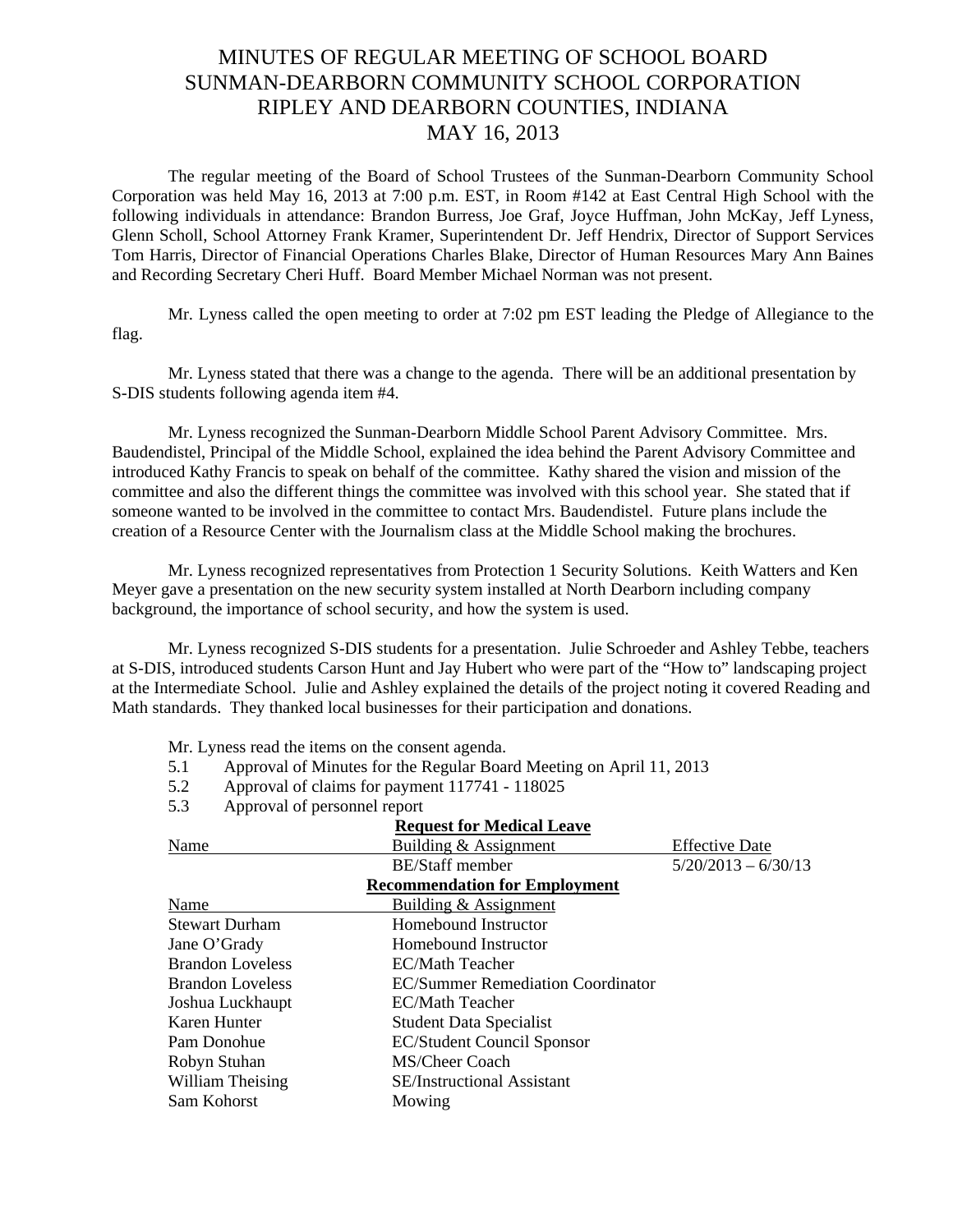|                                                 | <b>Accept Letters of Retirement</b>  |                       |
|-------------------------------------------------|--------------------------------------|-----------------------|
| Name                                            | Building & Assignment                | <b>Effective Date</b> |
| Rita Alig                                       | <b>ND/PE Teacher</b>                 | 5/24/2013             |
| Roberta Helfer                                  | ND/Instructional Assistant           | 5/23/2013             |
| Sharon Schwegman                                | <b>SE/Instructional Assistant</b>    | 5/23/2013             |
| Jane Werner                                     | SE/Food & Nutr. Serv. Manager        | 5/23/2013             |
|                                                 | <b>Accept Letters of Resignation</b> |                       |
| Name                                            | <b>Building &amp; Assignment</b>     | <b>Effective Date</b> |
| Pam Donohue                                     | EC/Jr. Class Sponsor                 | 5/24/2013             |
| Maureen Stenger                                 | EC/Food & Nutr. Serv. Asst. Mgr.     | 5/23/2013             |
| <b>Brandy Bittner</b>                           | EC/Teacher                           | 5/24/2013             |
| Nicole Oswald                                   | <b>SE/Instructional Assistant</b>    | 5/23/2013             |
| Lenore Hynes                                    | <b>Grant Coordinator</b>             | 6/30/2013             |
| Samantha Hensley                                | EC/Volleyball Coach                  | 5/16/2013             |
| <b>Teresa Phelps</b>                            | <b>MS/Instructional Assistant</b>    | 4/26/2013             |
|                                                 | <b>Request for Job Share</b>         |                       |
| Name                                            | Building & Assignment                | <b>Effective Date</b> |
| Barbara Wuestefeld/Cristin Dietz<br>ND/Teachers |                                      | 2013-14 school year   |
| Lee Anne Dole/Krista Wuestefeld                 | ND/Teachers                          | 2013-14 school year   |
|                                                 | <b>Request for Termination</b>       |                       |
| Name                                            | Building & Assignment                | <b>Effective Date</b> |
| Nick Powell                                     | <b>EC/Boys Golf Coach</b>            | 5/13/2013             |

5.4 Approval of overnight field trips

- *Brenda Osman taking 3 FCCLA students to the State Officer Meeting in Indianapolis; leaving on June 10, 2013 and returning on June 13, 2013.*
- *Brenda Osman taking 10-16 FCCLA students to the National FCCLA Conference in Nashville, TN; leaving on July 7, 2013 and returning on July 11, 2013.*
- *David Disbro and Steve Lewis taking 30-40 boys basketball players to the Done Basketball Camp in Ft. Wayne, IN; leaving on June 27, 2013 and returning on June 30, 2013.*
- *Kevin Moore taking 10-12 girls basketball players to the Indiana Wesleyan University Shootout in Marion, IN; leaving on June 6, 2013 and returning on June 7, 2013.*
- *Roy Johnson taking 8 FFA students to the Indiana 4-H/FFA Livestock and Dairy Judging at Purdue University; leaving on May 17, 2013 and returning on May 18, 2013.*
- *Roy Johnson taking 7-8 FFA students to the Indiana FFA State Convention at Purdue University; leaving on June 18, 2013 and returning on June 20, 2013.*

Mr. Lyness asked if the Board would like any items broken out individually.

Dr. Hendrix recommended that the Board approve with one motion and one vote Consent Agenda items 5.1 through and including 5.4 as presented.

Mr. Scholl made a motion, seconded by Mrs. Huffman, to approve consent agenda items 5.1 through and including 5.4. The motion carried by voice vote.

Mr. Lyness moved to Action Items.

 Dr. Hendrix recommended that the Board approve the S-DIS handbook for the 2013-14 school year as presented in the board packet.

 Mr. Burress made a motion, seconded by Mr. Graf, to approve the S-DIS handbook for the 2013-14 school year. The motion carried by voice vote.

Dr. Hendrix recommended that the Board approve the elementary handbooks for the 2013-14 school year as presented in the board packet, including the addition in regards to student absences.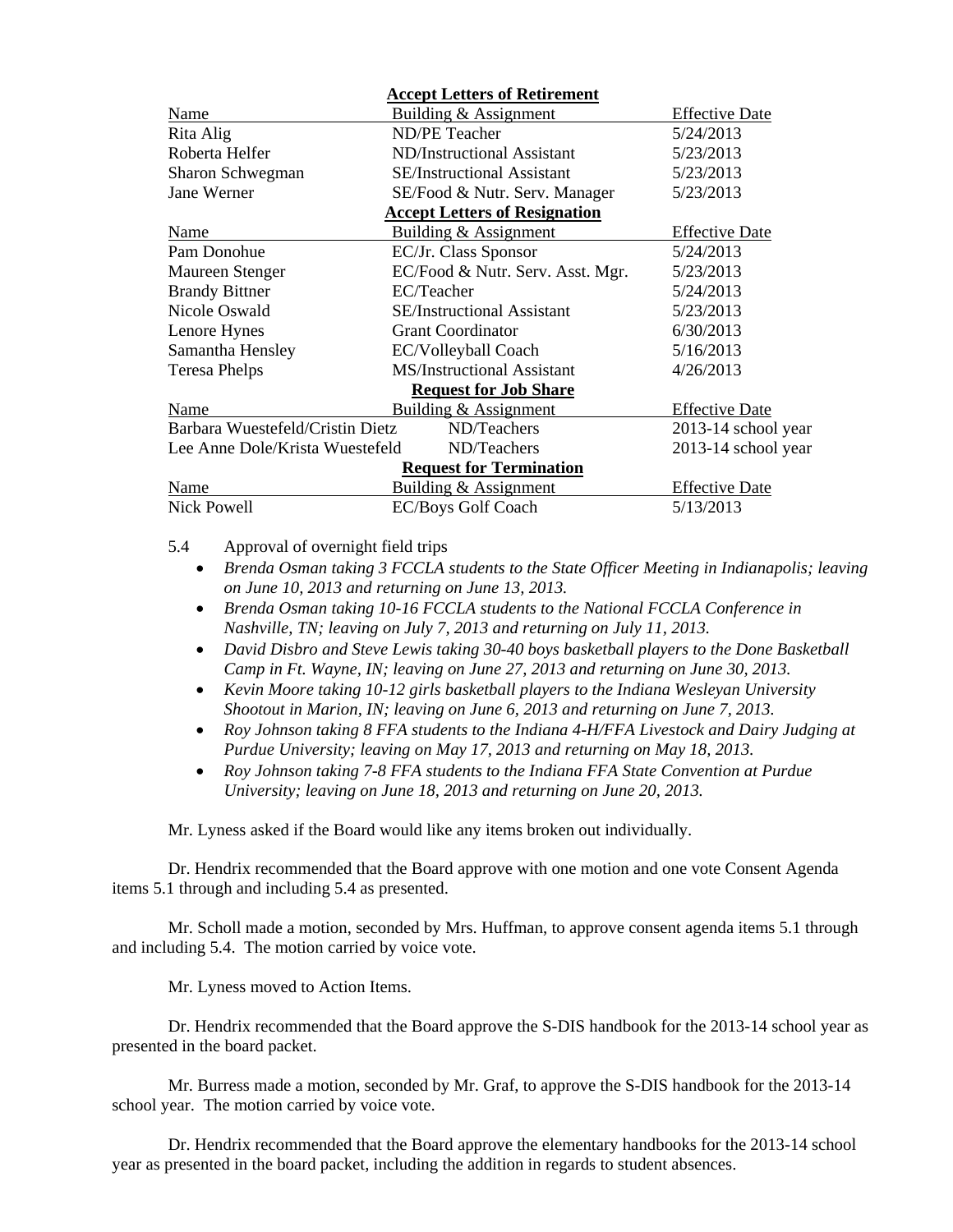Mr. Scholl made a motion, seconded by Mr. Graf, to approve the elementary handbooks for the 2013- 14 school year. The motion carried by voice vote.

Dr. Hendrix recommended that the Board approve the book bills for S-DMS for the 2013-14 school year as presented in the board packet.

Mr. Burress made a motion, seconded by Mrs. Huffman, to approve the book bills for S-DMS for the 2013-14 school year. The motion carried by voice vote.

Dr. Hendrix recommended that the Board approve the book bills for S-DIS for the 2013-14 school year as presented in the board packet, including the revision of the Reading books.

 Mr. Scholl made a motion, seconded by Mr. Burress, to approve the book bills for S-DIS for the 2013- 14 school year. The motion carried by voice vote.

Dr. Hendrix recommended that the Board approve the elementary school book bills for the 2013-14 school year as presented in the board packet.

 Mr. Graf made a motion, seconded by Mrs. Huffman, to approve the elementary school book bills for the 2013-14 school year. The motion carried by voice vote.

Mr. Lyness asked the elementary principals present if they would like to comment on the full day kindergarten program.

Mr. Bond stated they handled all of the problems that they expected to occur and believes that the benefits of full day kindergarten far outweigh the problems. He believes it was a positive experience. Mrs. Morton stated that all of her students were full day and that their growth has been amazing. She added that the kindergarten teachers are excited that the first grade is getting young readers.

Dr. Hendrix stated that funding is available again for full day kindergarten and therefore recommends that the Board approve the full day kindergarten program for the 2013-14 school year.

Mr. Graf made a motion, seconded by Mr. Scholl, to approve the full day kindergarten program for the 2013-14 school year. The motion carried by voice vote.

Dr. Hendrix recommended that the Board approve ECHS to conduct the High School Survey of Student Engagement; an online survey through the CEEP program at Indiana University conducted in the fall and the spring.

Mrs. Huffman made a motion, seconded by Mr. Graf, to approve the High School Survey of Student Engagement. Mr. Lyness asked if the survey is voluntary or mandatory. Mr. Shipley stated that students can opt out. The motion carried by voice vote.

Mr. Lyness asked Mr. Kramer to speak in regards to the Spotlight Theatre.

Mr. Kramer described the background of the school's contract with Spotlight Theatre noting they did not pay for two performances which amounts to about \$3700 dollars. After discussion with Spotlight Theatre, they said they are not paying us what they owe. Mr. Kramer proposes and recommends that the school corporation sue Spotlight Theatre for \$3500.00. Mr. Kramer stated that he would agree to work on a contingent fee basis for this suit, meaning if we do not win he does not get paid. If we do win, he will be paid 1/3 of the \$3500 dollars and the school would get the rest.

Mr. Scholl and Mr. Graf stated that they are in support of the suit. Mr. Scholl made a motion, seconded by Mr. McKay, to allow Mr. Kramer to proceed with suing Spotlight Theatre for \$3500 dollars. The motion carried by voice vote.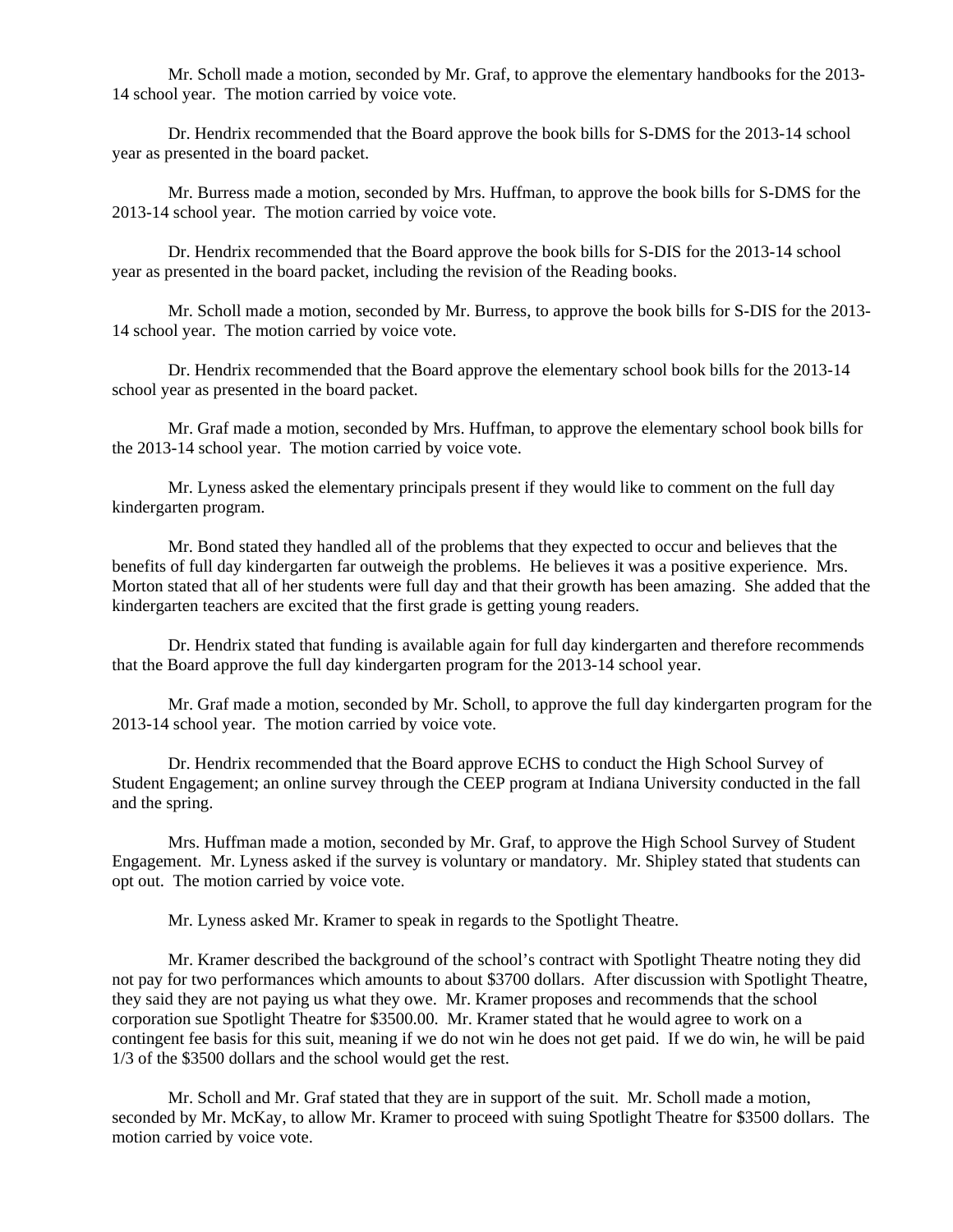Mr. Lyness asked Mr. Shipley to comment on the driver's education program at East Central. Mr. Shipley explained the background of the program and some of the issues we are facing; including the staff that is certified to teach the program and the cost being charged to enroll in the program. Mr. Shipley recommends that the driver's education program end at the conclusion of the 2012-13 school year.

Mr. Lyness stated that the Board will review the information and to bring it back at the June Board Meeting for a vote.

Dr. Hendrix suggested that we should not offer any more classes after May 28, 2013 due to staffing issues.

Mr. Lyness recognized Mrs. Copenhaver.

 Mrs. Copenhaver happily reported that our corporation is exempt from raising lunch prices for next school year due to having a healthy fund balance. Prices will remain the same for the 2013-14 school year at \$2.00 for lunch, \$0.40 reduced lunch, \$1.25 for breakfast, and \$.30 reduced breakfast.

Mr. Lyness recognized Mr. Blake.

Mr. Blake reviewed the Financial Report for April 2013. He stated that the state changed again how we will be funded. They want to make sure that the dollar follows the child. Discussion took place on how this affects the budgeting process. Mr. Lyness reminded the Board of the ISBA seminar in June if anyone is interested in attending.

Mr. Lyness asked Mr. Louden how our systems handled the ISTEP testing issues. Mr. Louden said that our systems were fine, it was the DOE and their contract with CTB; CTB could not handle the load. The resolution was to test half the students at a time.

Mr. Lyness asked for public comments and read the public comments policy.

Rollie Hollowell, Flagstone Drive in West Harrison, would like to have drug testing approved for the  $5<sup>th</sup>$  and  $6<sup>th</sup>$  graders at S-DIS. He stated that the PTO will pay for it and kits can be passed out at open house. Mr. Lyness said the Board will discuss it and get back to him.

 Donna Parniuk, 23544 Blue Ridge Dr. in Lawrenceburg, asked questions in regards to Health Care Reform. Mr. Lyness asked her to submit her questions in writing to the School Board and they will get back to her.

 Deysi Oehlman, 6323 E. Co. Rd. 1100 N. in Sunman, stated she was here to advocate for the special education students at S-DIS. She shared their daily schedule and stated that they get so much inclusion and interaction with the other students at S-DIS. She is concerned about their well-being if the special education classes at S-DIS get moved to the Middle School.

 Patty Pierce, 5880 Falcon Way in Guilford, spoke in regards to the special education program at S-DIS.

 Jennifer Ringer, 20472 Matterhorn Dr. in Lawrenceburg, read a letter dated May 13, 2013 that she wrote to the School Board and Dr. Hendrix in regards to student/teacher ratio at Bright Elementary.

 Lynn Bleha, 1883 Cove Circle in Lawrenceburg, commented on Mrs. Deysi's class at S-DIS noting her son had a wonderful experience in her class.

 Amber Humble, 20877 Georgetown Rd. in Lawrenceburg, asked how the concern about class size at Bright Elementary will move forward. Mr. Lyness stated that it will be conveyed to the public once the Board discusses it.

 Jeannie Herman, 10706 West Rd. in Harrison, supports Mrs. Deysi and her program. She also asked what door to enter for Board meetings. Mr. Lyness responded door 15.